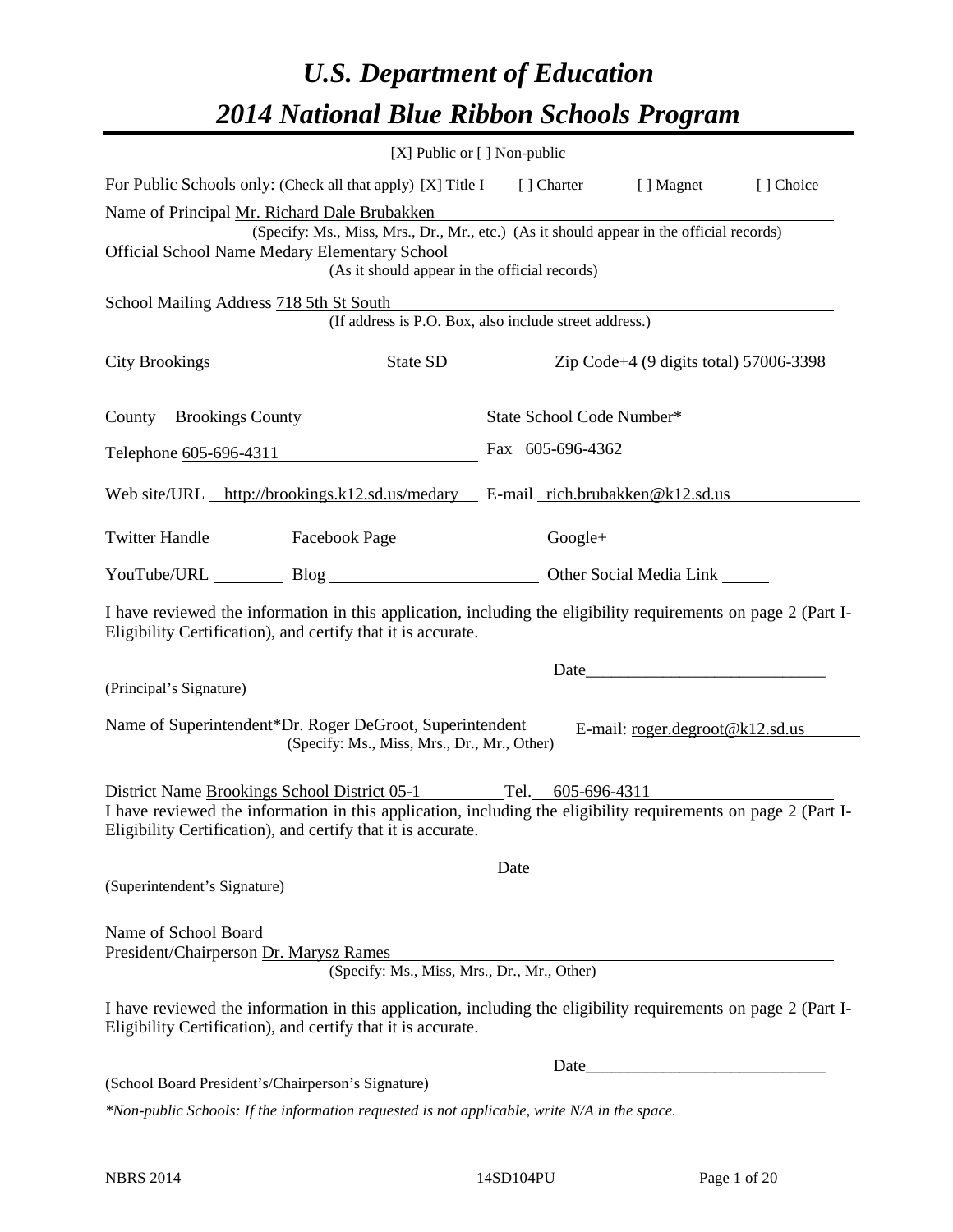# **Include this page in the school's application as page 2.**

The signatures on the first page of this application (cover page) certify that each of the statements below concerning the school's eligibility and compliance with U.S. Department of Education, Office for Civil Rights (OCR) requirements is true and correct.

- 1. The school configuration includes one or more of grades K-12. (Schools on the same campus with one principal, even a K-12 school, must apply as an entire school.)
- 2. The school has made its Annual Measurable Objectives (AMOs) or Adequate Yearly Progress (AYP) each year for the past two years and has not been identified by the state as "persistently dangerous" within the last two years.
- 3. To meet final eligibility, a public school must meet the state's AMOs or AYP requirements in the 2013-2014 school year and be certified by the state representative. Any status appeals must be resolved at least two weeks before the awards ceremony for the school to receive the award.
- 4. If the school includes grades 7 or higher, the school must have foreign language as a part of its curriculum.
- 5. The school has been in existence for five full years, that is, from at least September 2008 and each tested grade must have been part of the school for the past three years.
- 6. The nominated school has not received the National Blue Ribbon Schools award in the past five years: 2009, 2010, 2011, 2012, or 2013.
- 7. The nominated school has no history of testing irregularities, nor have charges of irregularities been brought against the school at the time of nomination. The U.S. Department of Education reserves the right to disqualify a school's application and/or rescind a school's award if irregularities are later discovered and proven by the state.
- 8. The nominated school or district is not refusing Office of Civil Rights (OCR) access to information necessary to investigate a civil rights complaint or to conduct a district-wide compliance review.
- 9. The OCR has not issued a violation letter of findings to the school district concluding that the nominated school or the district as a whole has violated one or more of the civil rights statutes. A violation letter of findings will not be considered outstanding if OCR has accepted a corrective action plan from the district to remedy the violation.
- 10. The U.S. Department of Justice does not have a pending suit alleging that the nominated school or the school district as a whole has violated one or more of the civil rights statutes or the Constitution's equal protection clause.
- 11. There are no findings of violations of the Individuals with Disabilities Education Act in a U.S. Department of Education monitoring report that apply to the school or school district in question; or if there are such findings, the state or district has corrected, or agreed to correct, the findings.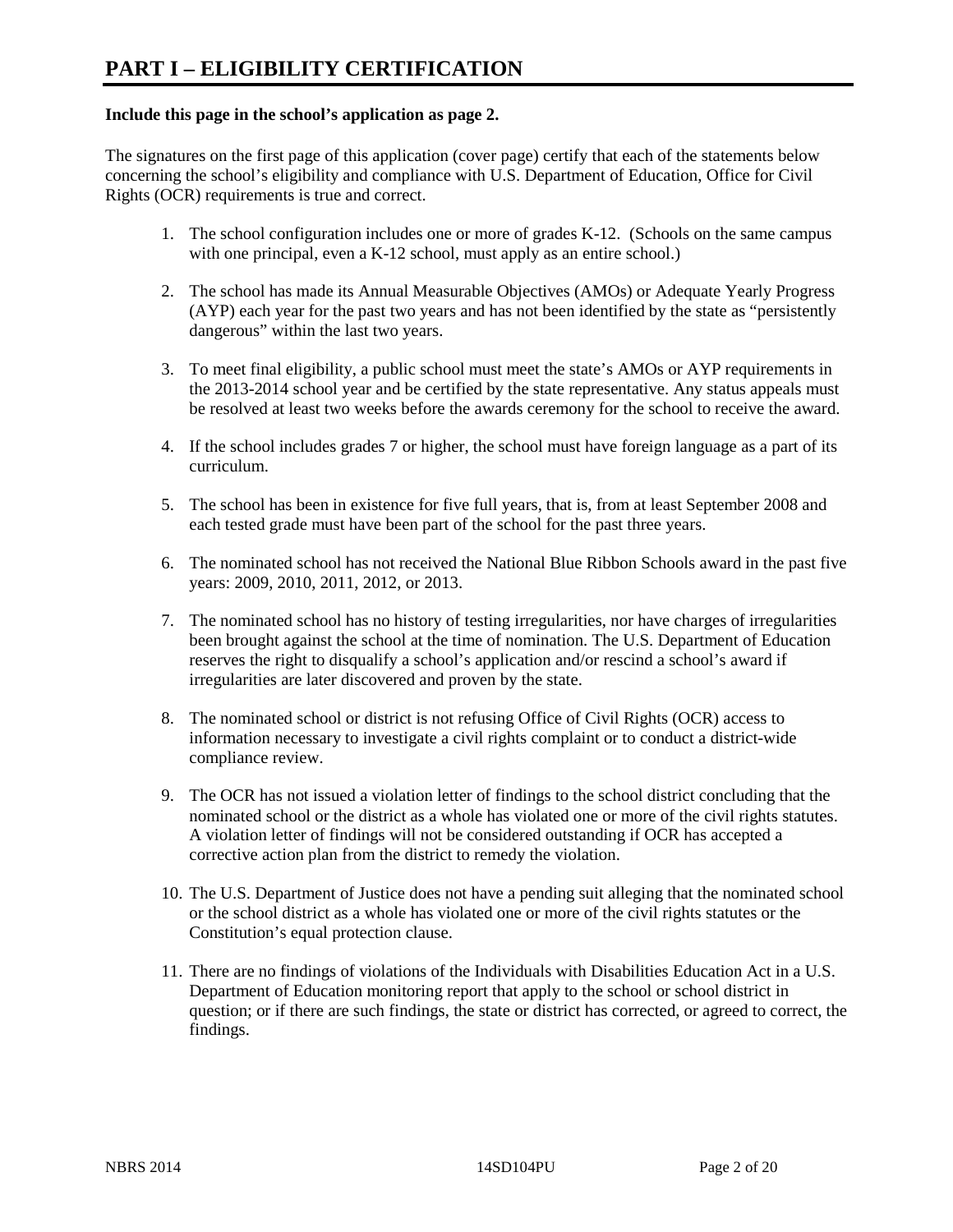# **PART II - DEMOGRAPHIC DATA**

#### **All data are the most recent year available.**

**DISTRICT** (Question 1 is not applicable to non-public schools)

| -1. | Number of schools in the district<br>(per district designation): | $\overline{3}$ Elementary schools (includes K-8)<br>1 Middle/Junior high schools<br>1 High schools |
|-----|------------------------------------------------------------------|----------------------------------------------------------------------------------------------------|
|     |                                                                  | $0 K-12$ schools                                                                                   |

5 TOTAL

**SCHOOL** (To be completed by all schools)

- 2. Category that best describes the area where the school is located:
	- [] Urban or large central city
	- [ ] Suburban with characteristics typical of an urban area
	- [ ] Suburban
	- [X] Small city or town in a rural area
	- [ ] Rural
- 3. 18 Number of years the principal has been in her/his position at this school.
- 4. Number of students as of October 1 enrolled at each grade level or its equivalent in applying school:

| Grade                           | # of         | # of Females | <b>Grade Total</b> |
|---------------------------------|--------------|--------------|--------------------|
|                                 | <b>Males</b> |              |                    |
| <b>PreK</b>                     | 0            | $\theta$     | $\Omega$           |
| K                               | 60           | 63           | 123                |
| $\mathbf{1}$                    | 64           | 76           | 140                |
| $\overline{2}$                  | 61           | 64           | 125                |
| 3                               | 67           | 61           | 128                |
| 4                               | 0            | 0            | 0                  |
| 5                               | 0            | 0            | 0                  |
| 6                               | 0            | 0            | 0                  |
| 7                               | 0            | 0            | 0                  |
| 8                               | 0            | 0            | 0                  |
| 9                               | 0            | 0            | 0                  |
| 10                              | 0            | 0            | 0                  |
| 11                              | 0            | 0            | 0                  |
| 12                              | 0            | 0            | 0                  |
| <b>Total</b><br><b>Students</b> | 252          | 264          | 516                |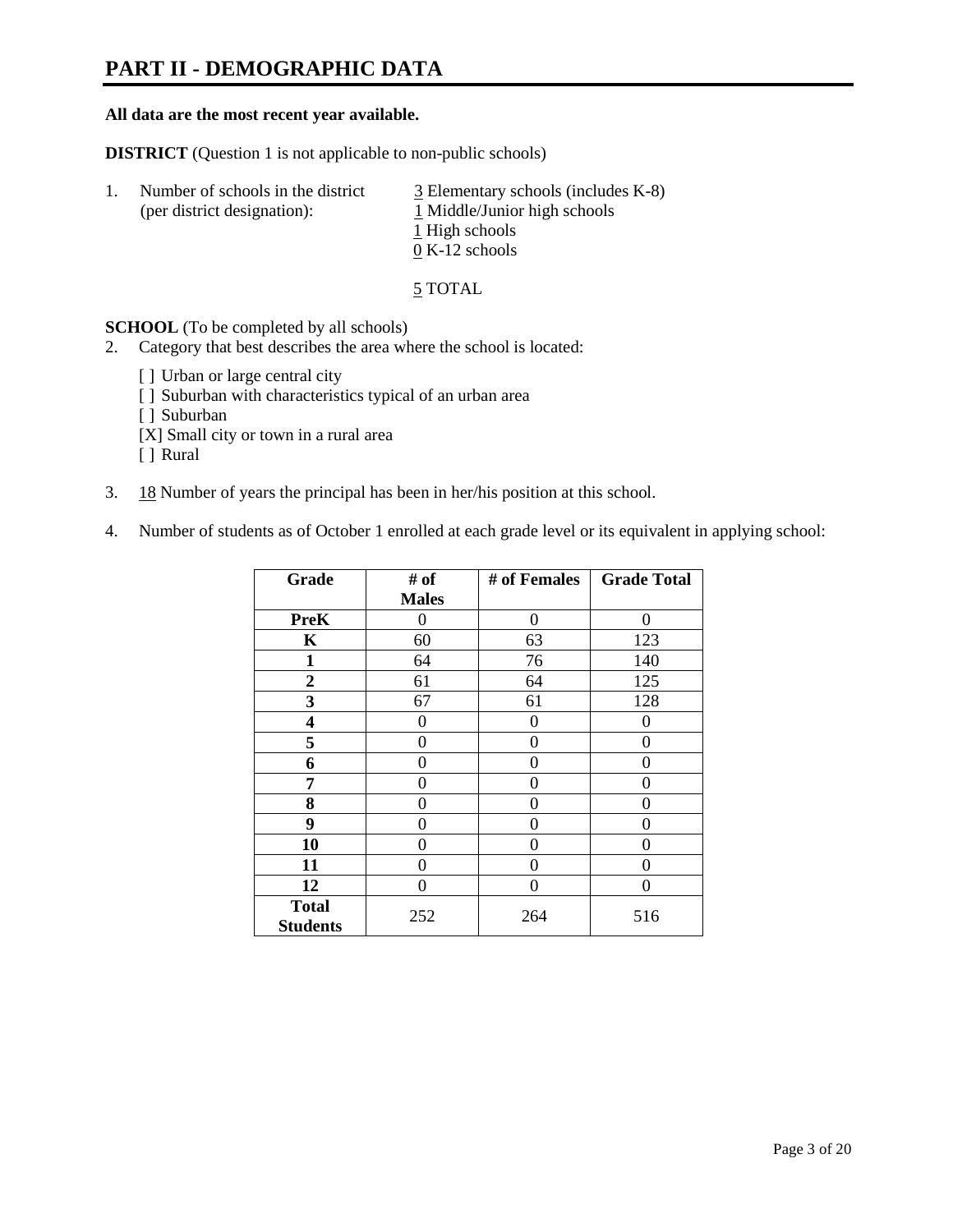5. Racial/ethnic composition of  $\frac{3}{9}$ % American Indian or Alaska Native the school: 2 % Asian

 2 % Black or African American 2 % Hispanic or Latino 0 % Native Hawaiian or Other Pacific Islander 86 % White 5 % Two or more races **100 % Total** 

(Only these seven standard categories should be used to report the racial/ethnic composition of your school. The Final Guidance on Maintaining, Collecting, and Reporting Racial and Ethnic Data to the U.S. Department of Education published in the October 19, 2007 *Federal Register* provides definitions for each of the seven categories.)

6. Student turnover, or mobility rate, during the 2012 - 2013 year: 3%

This rate should be calculated using the grid below. The answer to (6) is the mobility rate.

| <b>Steps For Determining Mobility Rate</b>         | Answer        |
|----------------------------------------------------|---------------|
| (1) Number of students who transferred to          |               |
| the school after October 1, 2012 until the         | 12            |
| end of the school year                             |               |
| (2) Number of students who transferred             |               |
| <i>from</i> the school after October 1, 2012 until | $\mathcal{D}$ |
| the end of the 2012-2013 school year               |               |
| (3) Total of all transferred students [sum of      | 14            |
| rows $(1)$ and $(2)$ ]                             |               |
| (4) Total number of students in the school as      | 516           |
| of October 1                                       |               |
| $(5)$ Total transferred students in row $(3)$      | 0.027         |
| divided by total students in row (4)               |               |
| $(6)$ Amount in row $(5)$ multiplied by 100        | 3             |

# 7. English Language Learners (ELL) in the school:  $0\%$

 5 Total number ELL Number of non-English languages represented:  $\frac{4}{5}$ Specify non-English languages: Spanish, Dinka, Arabic, Somali

8. Students eligible for free/reduced-priced meals: 32 %

Total number students who qualify: 173

If this method is not an accurate estimate of the percentage of students from low-income families, or the school does not participate in the free and reduced-priced school meals program, supply an accurate estimate and explain how the school calculated this estimate.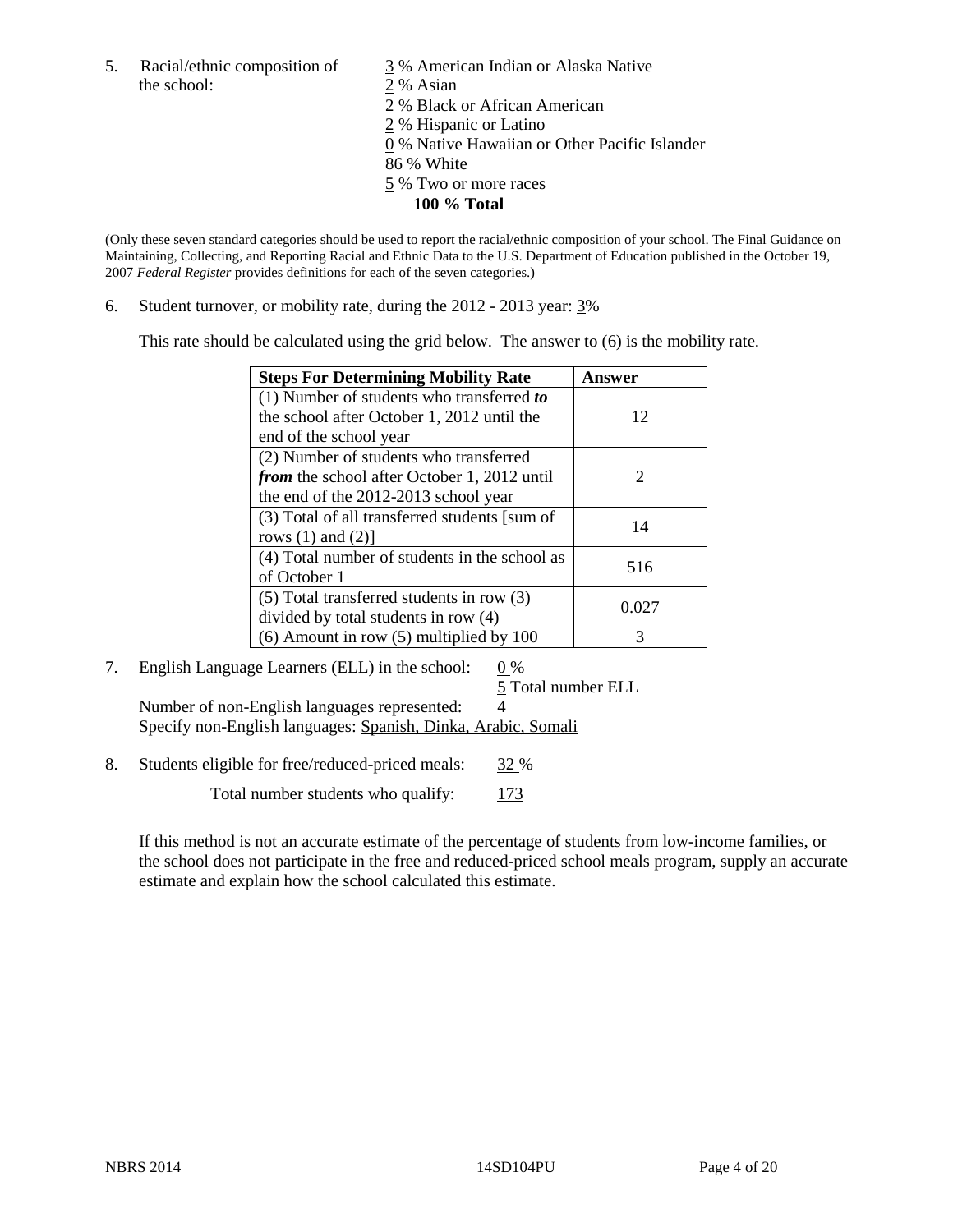75 Total number of students served

Indicate below the number of students with disabilities according to conditions designated in the Individuals with Disabilities Education Act. Do not add additional categories.

| 4 Autism                | 0 Orthopedic Impairment                 |
|-------------------------|-----------------------------------------|
| 0 Deafness              | 3 Other Health Impaired                 |
| 0 Deaf-Blindness        | 22 Specific Learning Disability         |
| 3 Emotional Disturbance | 28 Speech or Language Impairment        |
| 0 Hearing Impairment    | 0 Traumatic Brain Injury                |
| 5 Mental Retardation    | 1 Visual Impairment Including Blindness |
| 2 Multiple Disabilities | 7 Developmentally Delayed               |
|                         |                                         |

10. Use Full-Time Equivalents (FTEs), rounded to nearest whole numeral, to indicate the number of personnel in each of the categories below:

|                                       | <b>Number of Staff</b> |
|---------------------------------------|------------------------|
| Administrators                        |                        |
| Classroom teachers                    | 24                     |
| Resource teachers/specialists         |                        |
| e.g., reading, math, science, special | 11                     |
| education, enrichment, technology,    |                        |
| art, music, physical education, etc.  |                        |
| Paraprofessionals                     | 10                     |
| Student support personnel             |                        |
| e.g., guidance counselors, behavior   |                        |
| interventionists, mental/physical     |                        |
| health service providers,             |                        |
| psychologists, family engagement      |                        |
| liaisons, career/college attainment   |                        |
| coaches, etc.                         |                        |
|                                       |                        |

11. Average student-classroom teacher ratio, that is, the number of students in the school divided by the FTE of classroom teachers, e.g.,  $22:1$   $22:1$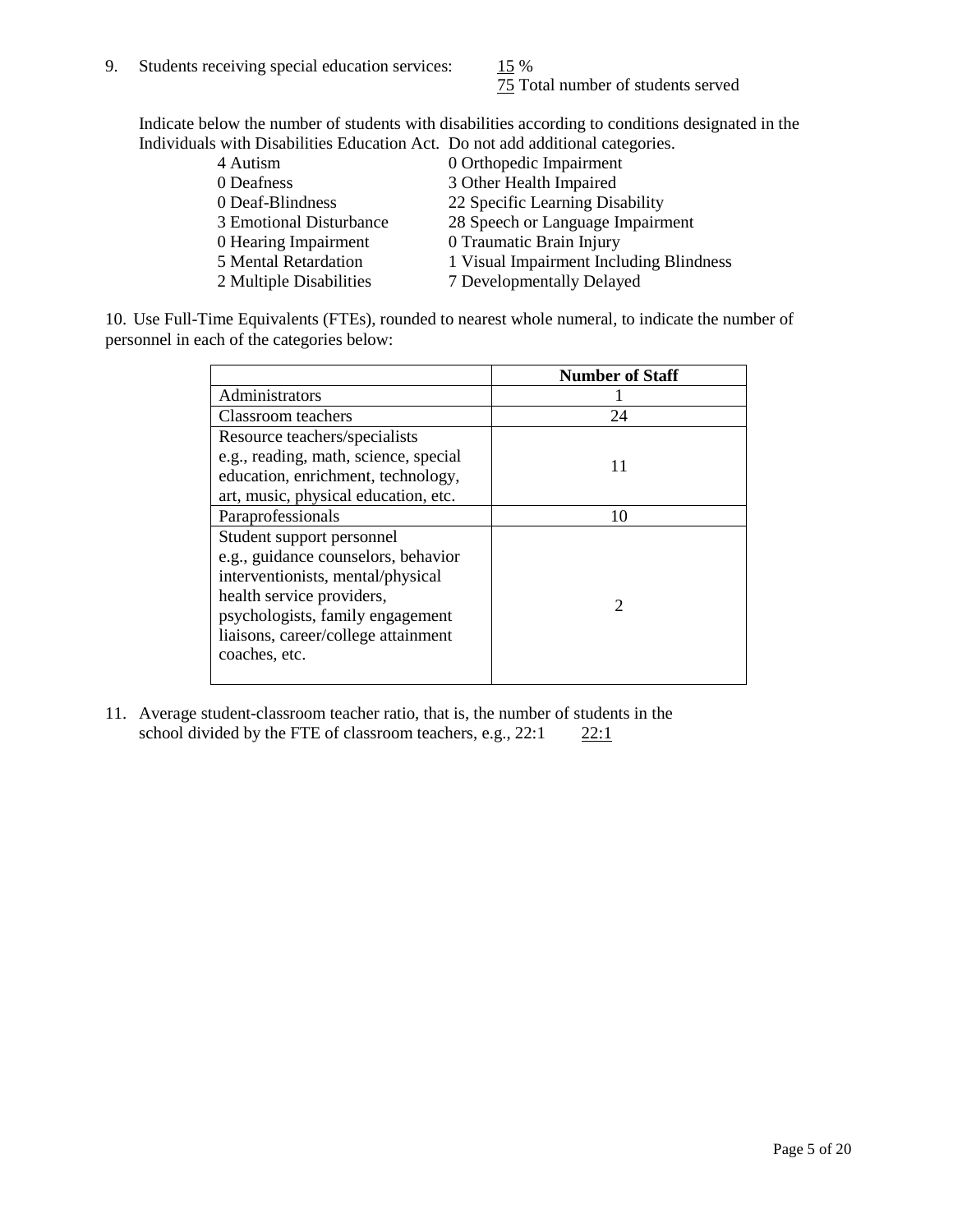12. Show daily student attendance rates. Only high schools need to supply yearly graduation rates.

| <b>Required Information</b> | 2012-2013 | 2011-2012 | 2010-2011 | 2009-2010 | 2008-2009 |
|-----------------------------|-----------|-----------|-----------|-----------|-----------|
| Daily student attendance    | 96%       | 97%       | 98%       | 96%       | 96%       |
| High school graduation rate | 9%        | 0%        | 0%        | 0%        | 0%        |

## 13. **For schools ending in grade 12 (high schools)**

Show percentages to indicate the post-secondary status of students who graduated in Spring 2013

| <b>Post-Secondary Status</b>                  |    |
|-----------------------------------------------|----|
| Graduating class size                         |    |
| Enrolled in a 4-year college or university    | 0% |
| Enrolled in a community college               | 0% |
| Enrolled in career/technical training program | 0% |
| Found employment                              | 0% |
| Joined the military or other public service   | 0% |
| <b>Other</b>                                  | 2% |

14. Indicate whether your school has previously received a National Blue Ribbon Schools award. Yes  $No \underline{X}$ 

If yes, select the year in which your school received the award.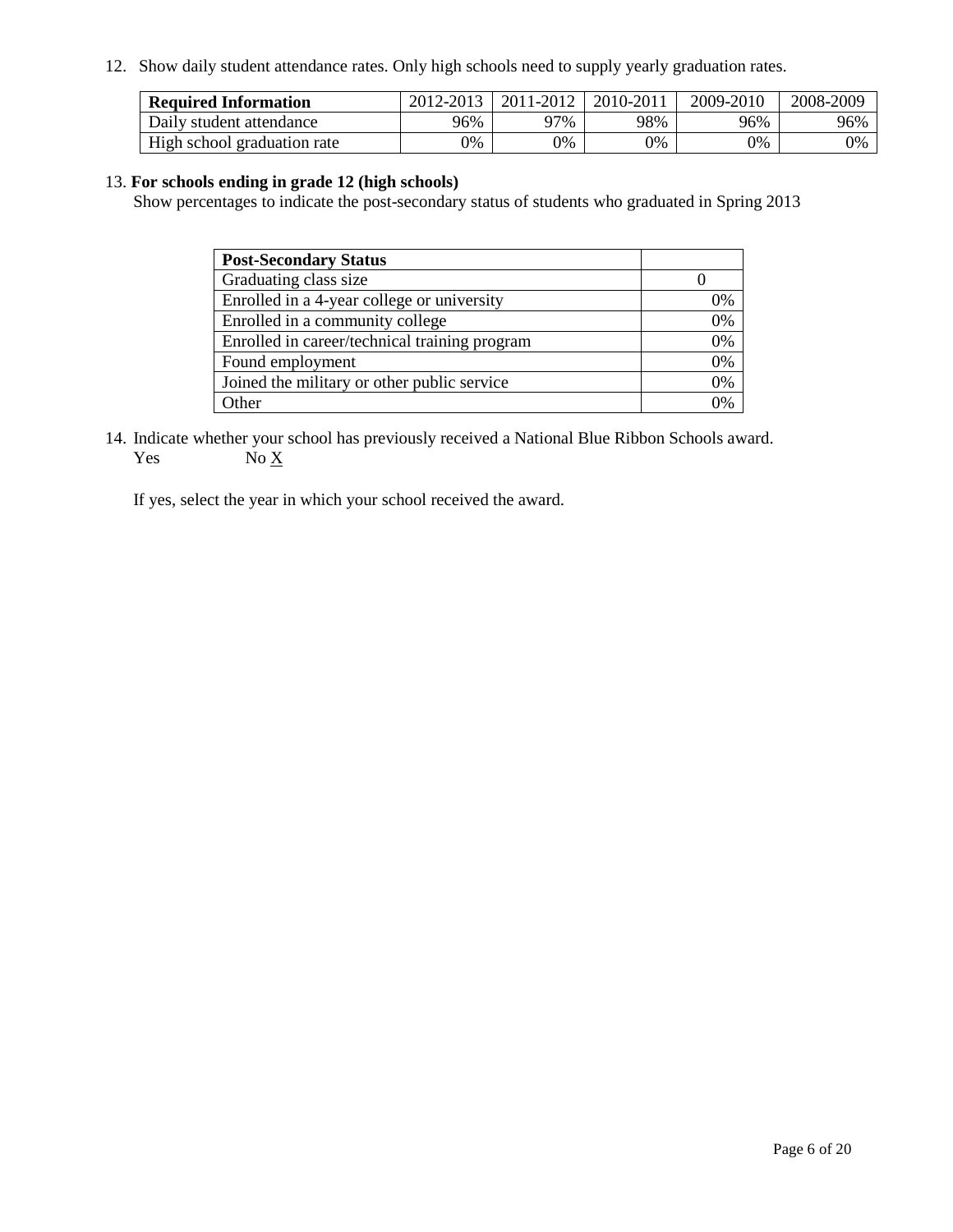# **PART III – SUMMARY**

"Working Together. . .Educating With Excellence. . .Inspiring Learners For Life" is the mission statement for the Brookings School District. All schools within the district, including Medary Elementary School, strive to make this mission come to life on a daily basis. Teachers and staff, students, and parents work together to make the educational program meaningful to the students as they move on to the next level of learning.

Medary Elementary School serves approximately 540 students in grades K-3. Our school community would still be classified as a rural and our student population, although changing, is predominantly comprised of Caucasian students. We do see a growing number of Hispanic students and our English as a Second Language population is growing. This is one of the opportunities we face while we celebrate what this diversity adds to our school culture. Another opportunity we have is the growing student population in the district. While many of the schools in rural South Dakota are losing students, the Brookings School District has been gaining. Last year we enrolled over 50 more students in kindergarten then were expected. Due to this fact, the district was successful in passing a bond issue to add another K-3 school in our district. This school will not open until the fall of 2015, so we are experiencing more students in our building than it is designed to hold. Our school board has made it clear that we want to keep our class sizes to about 20 students. We are now having classes up to 25 students. Our challenge is to make sure that all of these students receive the best educational foundation that they can.

We are blessed to have parents who support public education while demanding excellence for their students. It is not uncommon for our school to have many parent and community volunteers coming into our school on a daily basis. We also have an active PTA. Our community is also the home of South Dakota State University. Medary Elementary School has worked collaboratively with this institution's education program and we have served as a learning hub for many of their future teachers. Additionally, we have housed one of our kindergarten classes on the SDSU campus as a learning lab. Teaching staff at Medary Elementary School and faculty at SDSU have worked closely to find opportunities that are beneficial to both entities and the students they serve.

Furthermore, Medary Elementary School has served as the home of Brookings School District's social skills (behavioral program). K-3 students in the district come to Medary for these services if they are determined eligible on an IEP. We are especially proud to have been able to offer physical education, art, and counseling to all students in our school. Full-time staff persons have been hired in each area to provide these services.

Medary Elementary School has a proud tradition. In the past, the school was seen as one "south of the tracks", meaning that it did not have as good a reputation as the other schools in the district. When we went into school improvement through NCLB, this stigma was enhanced. The whole school community has worked hard to alleviate this perception. Our reputation for excellence is now the guiding principle.

In the last five years, our school transitioned from a K-5 school to a K-3 school due to the changing demographics of the community. Historically, as stated earlier, Medary Elementary School has been on school improvement through NCLB for our special education sub-group. Through a detailed school improvement plan, a comprehensive reading plan which includes RtI and connections to the Common Core, and implementation of a math curriculum that focuses on investigative processes rather than rote skills, Medary Elementary has not only worked out of school improvement but has also been recognized as a "Status" school by the State of South Dakota. This put Medary within the top 10 percent of all schools in the state. The State of South Dakota nominated Medary Elementary School as a candidate for the National Blue Ribbon School Program under the Exemplary High Performing Schools category.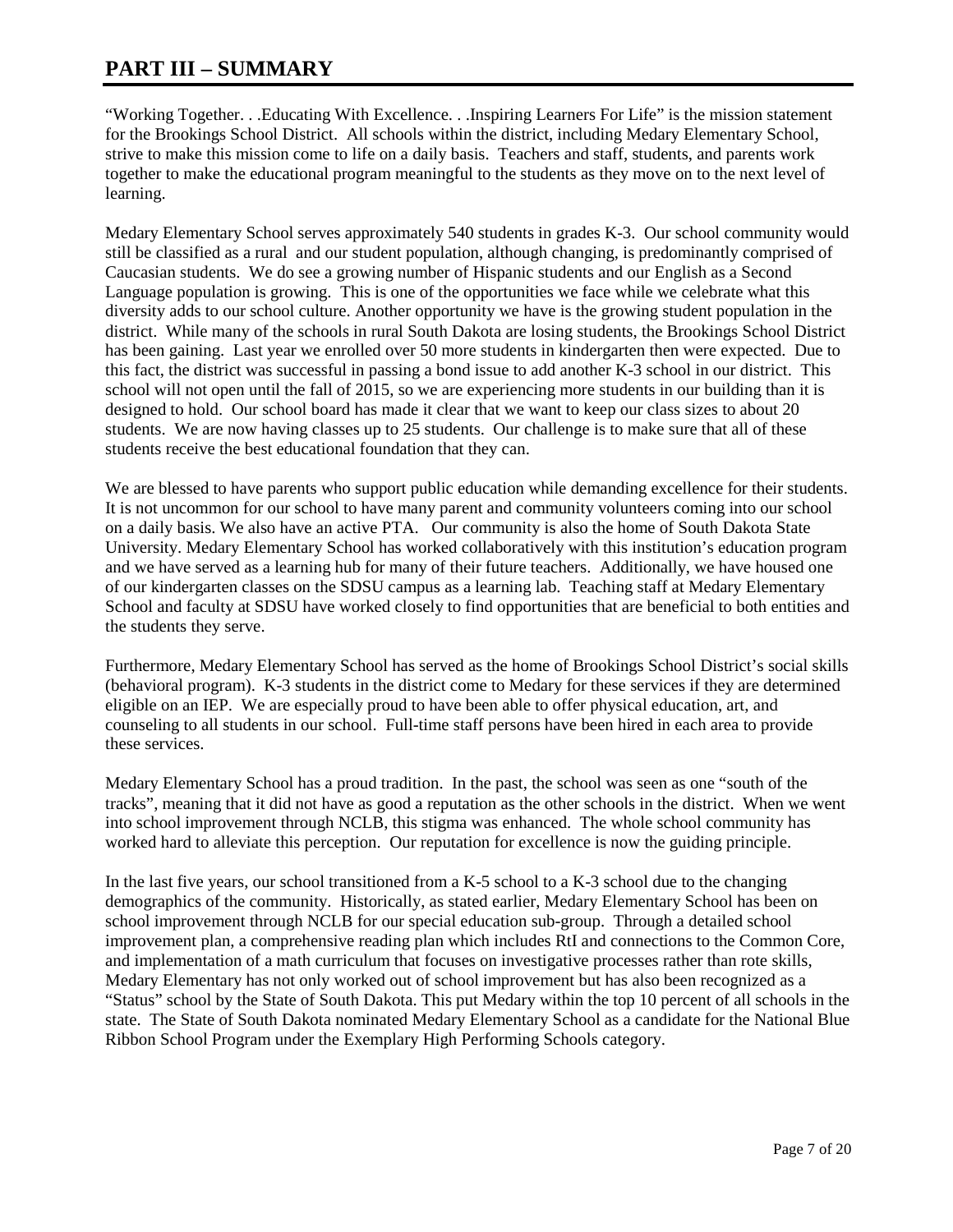Medary Elementary School has focused on collecting data that helps drive our instruction and our curriculum processes. While not an easy process, the staff and school administration have watched for trends in our data and have made instructional and curricular changes that have proven successful by numerous measurements, including both internal and external assessments.

We are proud of our whole school community and its efforts to make our school better. While this process has been hard work, the students have been the beneficiaries.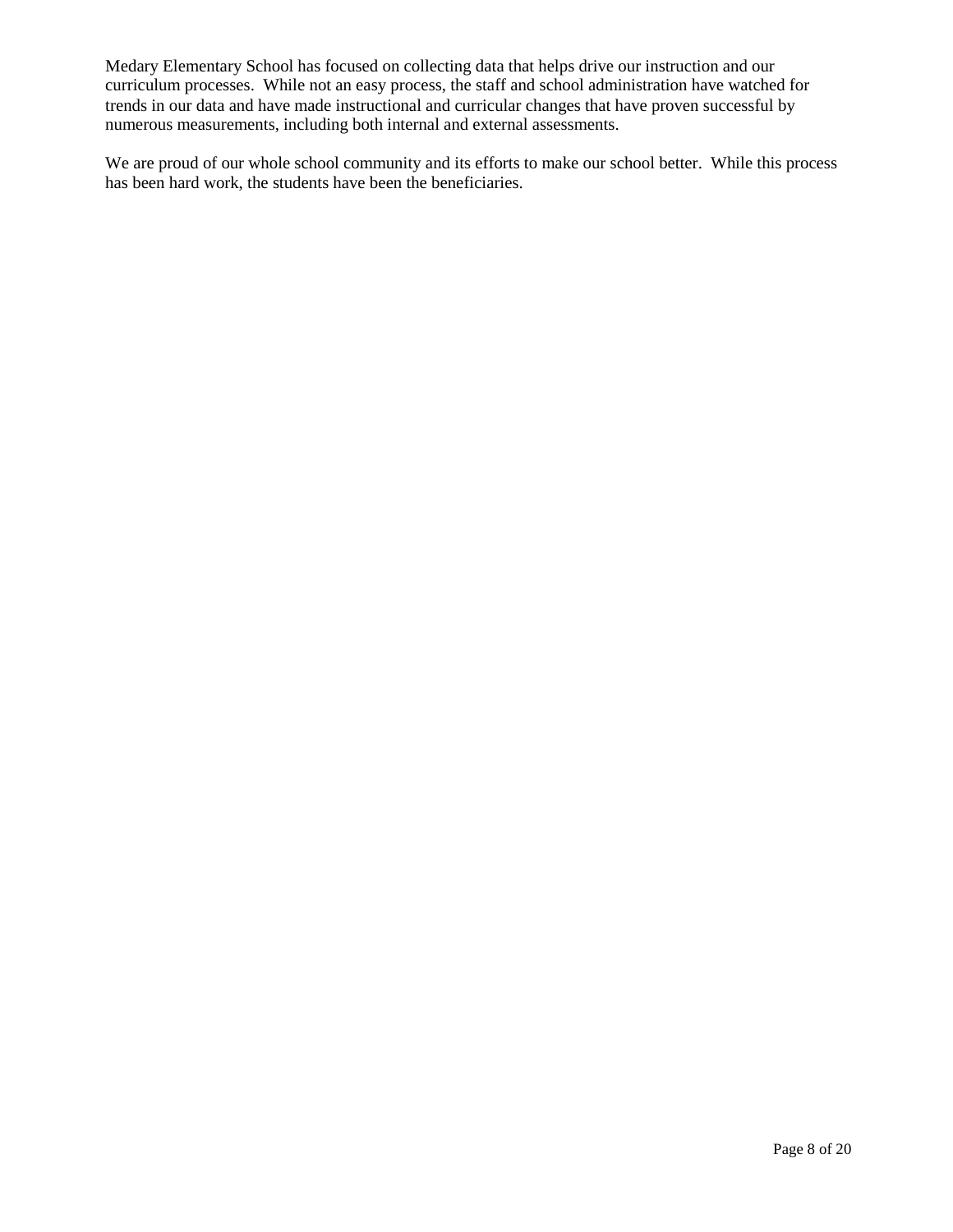# **1. Assessment Results:**

A) As South Dakota has worked on a waiver for NCLB, the process by which schools have been evaluated has changed. During 2008-2010, the AMO for Medary Elementary's third grade students for reading was 69% and for math was 72%. During this time, 95% (2008-2009) and 88% (2009-2010) of Medary's third graders where proficient or advanced in reading. In math, the results were similar. 94% (2008-2009) and 86% (2009-2010) of Medary's third graders were proficient or advanced.

In 2010-2011, the AMO of the state went up to 76% for reading and 79% in math. The Medary third grade results showed that 90% of our students were proficient or advanced in reading and 88% were proficient or advanced in math.

In 2011-2012 and 2012-2013, the State of South Dakota changed its accountability process that was eventually reported in the SD-STARS system. The school year 2012-2013 also brought with it a State School Performance Index based on academics and school attendance. The Medary Elementary third graders did well on both of these measures. In 2011-2012, 87% of the students were proficient or advanced in the area of reading and 85% were proficient or advanced in math. Both scores were above the state expectation. In 2012-2013, 92.56% of Medary's third graders were proficient or advanced in reading and 89.26% were proficient or advanced in math. This, along with the attendance rate of 95.85% put Medary in the top 10% of schools in South Dakota or at the "Status" level.

B) When reviewing the data tables for reading/language arts and math over the past five years, the following trends were found.

No less than 87% of the total third grade population at Medary Elementary School was at the proficient or advanced level in reading/language arts for any of the five years listed. This percentage went as high as 95% in 2008-2009. If one were to average the percentage of students performing at the proficient or advanced level in reading/language arts over this period they would find this percentage to be 91%.

No less than 85% of the total third grade population at Medary Elementary School was at the proficient or advanced level in math for any of the five years listed. Again the highest percentage of 94% was achieved in the 2008-2009 school year. If one were to average the percentage of students performing at the proficient or advanced level in math over this period they would find this percentage to be 88%.

When looking at both the reading/language arts and math scores, no significant gains or losses over the five years of data were noted. It should also be noted that the data for each of these years represented a different

Three subgroups had the necessary student numbers to be considered for comparison on these assessments: Economic Disadvantaged Students, Students Receiving Special Education Services, and White Students. The only subgroup that showed a significant achievement gap when compared to all students is Students Receiving Special Educations Services. During the 2008-2009 and 2009-2010 school years, this same subgroup did not have enough students in it to be used for comparative data.

Medary Elementary School has continuously worked to find ways to bring our students with disabilities scores closer to the general population while realizing that these students have diagnosed reasons why this may be a difficult process. When comparing the 2012-2013 data, the gap between the total school population and the special education population is much more pronounced in the area of math. Our school has made strong efforts to diminish the gap for these students in the area of reading through our intensified RtI program. We saw a dramatic jump from 2011-2012 to 2012-2013 in the number of students who were proficient and advanced from 50% to 74%.

Within the special education program continual curriculum changes have been attempted to assist students in the area of math. We have also worked harder to include more students in the regular classrooms for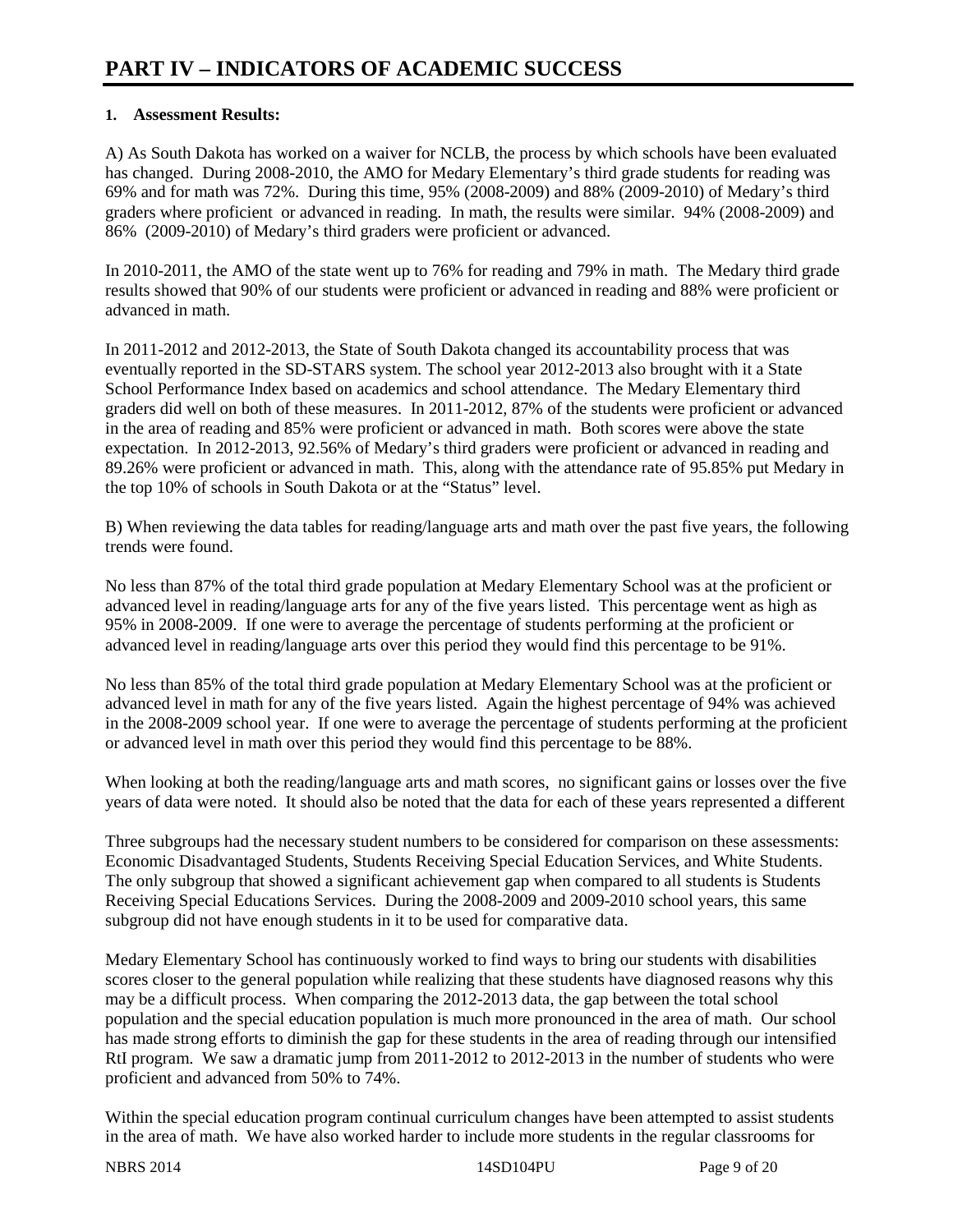math instruction. This has been made more possible due to the fact that we do achievement leveling in our third grade math programs in an attempt to challenge students at all levels of performance.

The State of South Dakota has also realized that students with academic delays will have a hard time maintaining the same levels of performance as their non-disabled peers. We have been able to apply confidence intervals to the testing data. When this is done, out students with disabilities do reach the expectations of the State of South Dakota.

## **2. Using Assessment Results:**

As was stated in the first section of Part IV, the SD-STEP assessment is given to third graders in April of their year. Results are not received until the summer and the students have gone on to fourth grade. While this data is important and show trends in our K-3 instructional program, the results are more meaningful for the staff in fourth grade.

Due to this fact, we collect information from a variety of assessments in Grades K-3 that is able to be watched over the child's progression through his/her four years at Medary Elementary School. Common assessments include DIBELS testing, Fountas and Pinnell Book Levels, High Frequency Words, STAR Reading, STAR Math, Facts Assessments and teacher generated tests based on the Common Core Standards. What is important to realize about this data collection is that this data starts in kindergarten and continues through third grade. We are able to trace where a student is at in comparison to where he/she a year ago and perhaps project what each child's individual needs will be in the future.

The data from these assessments are collected every quarter and teachers within and between the grade levels meet and talk about the patterns they see. Teachers have deep conversations about the patterns they are seeing and this trend data is compared across all of the classrooms in a grade level. If one of the classes is particularly higher or lower than another class, educational strategies within the team are compared and contrasted.

These assessments also bring about changes in the delivery of the curriculum. DIBELS, for instance, is used to help place children into strategic learning groups as we conduct our RtI process. Other reading assessments assist classroom teachers when they work with groups of students who have similar needs. Probably the most important element of the data collection process is the fact that all grade levels and teachers are involved in the collection of data that can be compared to the standards that we are teaching across grade levels and as a school. We are able to see which standards have been successfully met or which standards need more work just by comparing this collected data.

Once the data is collected for the year, it is compiled by grade level and passed along to the next grade level as a baseline for their students. This data is also crucial when formulating reading and math instruction and intervention groups.

Parents are the main stakeholder group that sees the results of this data collection. Teachers sit down with parents frequently to go over the data for their individual child to let them know the child's current progress in relationship to the standards that he/she needing to meet.

This data collection is also used as a measurement of the goals listed in our school improvement plan. Parent/community members are part of the school's school improvement team and they are key players when the group reviews this data.

## **3. Sharing Lessons Learned:**

The Medary Elementary School staff is extremely proud of the successes we have achieved and have shared ideas with others around us in various ways. Our school has developed a reputation for high achievement so many times other schools will ask us what we are doing in certain areas of our curriculum or general processes. Here are some of the examples of where we have shared our successes.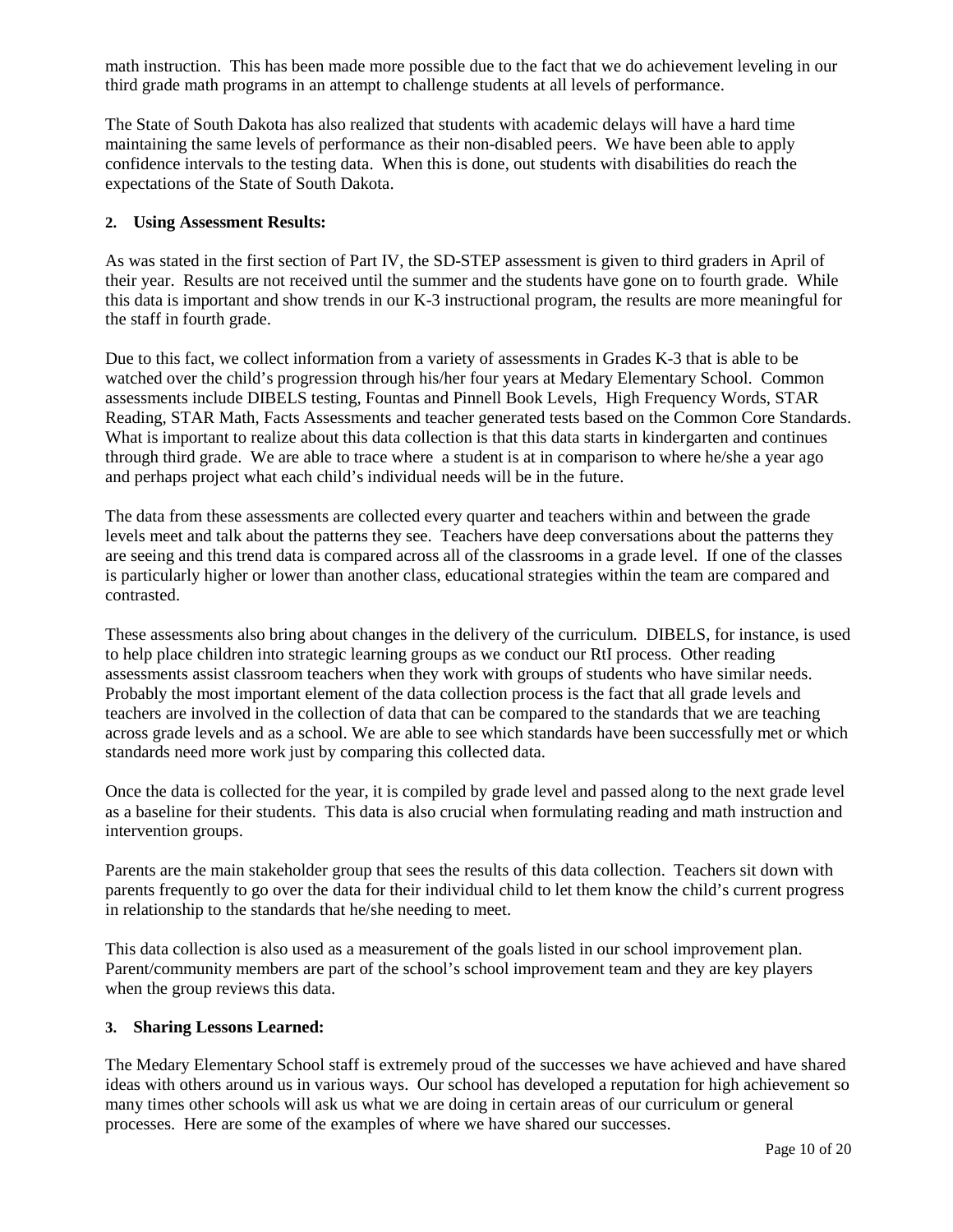Our school administration has shared how we do data collection to other school administrators in the district. Data collection is the foundation of our school improvement process and we have shared what has worked for us. Our administrator is also a trained lead evaluator for AdvancED. In his work with other schools dealing with school improvement he has given these schools ideas that they may want to try when it comes to data use for school improvement. Our building leader is also very active at the state level in the principal's organization. He has presented information about projects that our school has undertaken including teacher evaluation, Common Core implementation, and the RtI process.

As was stated in our summary, we work very closely with the students and staff at South Dakota State University. The staff at Medary School is constantly working with students who are in training to become teachers. They share their professional expertise on a daily basis. The teaching staff at SDSU also looks to Medary Elementary for leadership in teacher evaluation, implementation of the Common Core, and RtI. Many staff persons have presented information to the teaching staff in an attempt to help them show how educational theory can become practice.

When staff attends regional and state workshops they are often asked to share their expertise and experiences with the others attending the workshops. Many times the topics shared are centered on our approaches to teaching reading and more specifically how we implement the RtI process. This is due to our school having a reputation for excellence in the region and state.

## **4. Engaging Families and Community:**

Medary Elementary School is fortunate to have very involved families who are interested in making the school experience the best that it can be for all students, not just their own. We also have a community that is extremely supportive of the educational programs in the district. Our community holds high expectations for the school system and it looks for ways to be involved in the educational process.

The staff engages the families of our students in a variety of ways, but the most foundational element is the development of a communication system between the classroom teacher and parents. We use a variety of methods to make sure that parents are informed on a daily basis. Technology and email have made this endeavor more possible. With our change to the Common Core and the investigative processes used in teaching math, we have worked hard to help parents understand how teaching and learning has changed since they were the learners. We also use Infinite Campus to help parents watch for student grades and assignments.

Medary Elementary has a strong PTA and we have parent volunteers in our school all of the time. Parent involvement is embraced and encouraged in our classrooms. Our parents provide a yearly Spring Fling, a day filled with educational experiences for all of the students. This day is completely planned and implemented by parents.

Our community is also involved in our school. Junior Achievement brings businesses into our classrooms and we have had a number of businesses that have offered their expertise in different curricular areas from banking to professional career exploration. Again, South Dakota State plays a key role in the community involvement in our school. Many organizations on campus have found ways to interact with our students, especially in the areas of math and language arts. An example of this would be the student athlete readers who come into our schools to work with reluctant readers. We have also had male students engaged in our Reading With Him program, a program designed to get male role models into the school.

Parents and community members serve on our school improvement planning team. We have also engaged parents as we have explored adding elementary school facilities to our growing district.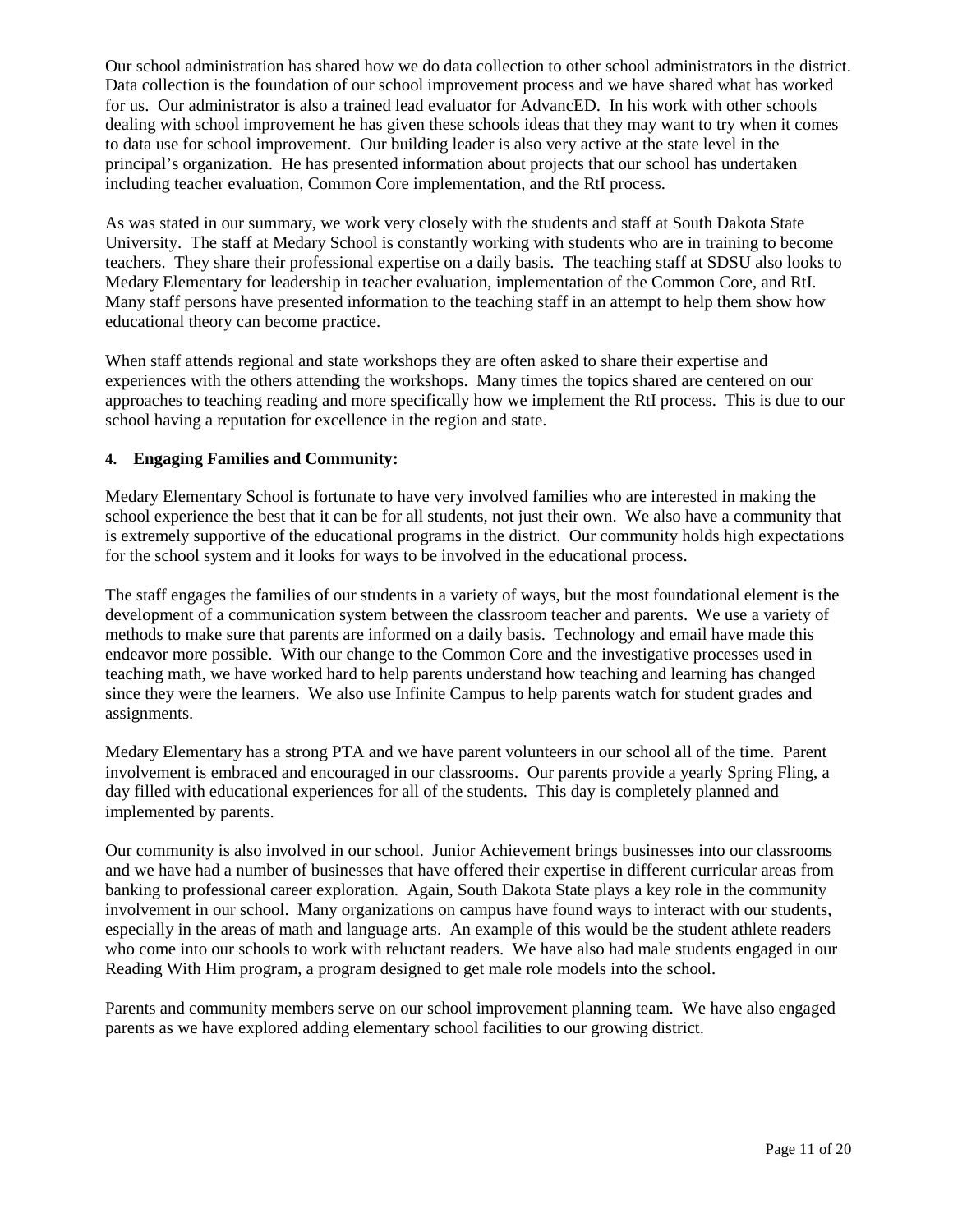# **1. Curriculum:**

Medary Elementary School provides a full range of the curriculum for its students. The foundation for our curriculum and instruction is the South Dakota Content Standards. South Dakota has recently adopted the Common Core Standards for Reading/ELA and Math. This new adoption of these standards has had an impact on classrooms approach instruction.

At the primary level, our curriculum emphasis is on building a base for both reading/language arts and math. We spend the majority of our instructional time in these two areas. Up to third grade, our social studies and science curriculum is often integrated into our language arts program. At third grade, we have formal instruction in both science and social studies.

We are fortunate to offer support through music, library, art, physical education and counseling services. All students in Kindergarten through third grade receive these services. The Brookings School District has hired persons specialized in each of these areas to provide these services. Along with these services, we provide computer instruction to each of these grade levels. This area is of particular interest as we will be starting our state assessment using the Smarter Balance Assessment this spring. This assessment requires students to have technology skills to perform this assessment on line.

Our reading/language arts curriculum focuses on phonemic awareness, phonics, vocabulary, comprehension and fluency. Medary Elementary School has developed a Comprehensive Reading Plan to support these elements and it includes strong connections to the Common Core and Response to Intervention. Spelling and English are included in the language arts program.

Our math program includes development of the following math-related abilities: concepts and reasoning (e.g., basic number concepts, meaning of operations such as addition, geometric concepts); automatic recall of number facts (e.g., memorization of basic addition facts such as  $3 + 4$  so that children know answers instantly instead of having to count); computational algorithms (the written procedure or series of steps for solving more complex types of calculation, e.g., for two-digit addition with regrouping, calculation starts in the right-hand column and tens are "carried" from the ones to the tens column); functional math (e.g., practical applications such as time and money); and verbal problem-solving (e.g., solving word problems). Our emphasis in math has changed to an investigative model where students are required to verbalize their thought processes as they are learning.

Our social studies and science curriculum in Grades K-2 are incorporated into non-fiction materials used during guided reading sessions (maps and globes, life cycles, wind, senses, weather, plants, holidays animals/habitats dental health/germs, insects, physical, life, and earth sciences, resources, communities, government, world). Formal social studies in Grade 3 covers Native Americans, geography, economics, the City of Brookings, and government. Formal science instruction at Grade 3 covers plants and animals, planets, matter, and rocks and minerals.

Health, wellness and nutrition are immersed in our K-3 health curriculum as well as in the school district's wellness plan. Our physical education program enhances the wellness aspect of our school by encouraging movement and giving students options for life-long exercise.

Our music program includes opportunities for students to perform for parents while our art program gives students an opportunity to express themselves visually. Our PTA has also supported a visiting artist program for our students each year.

Counseling services include classroom instruction on positive character traits. These traits are used as our student recognition program called the "Medary Kid of Character".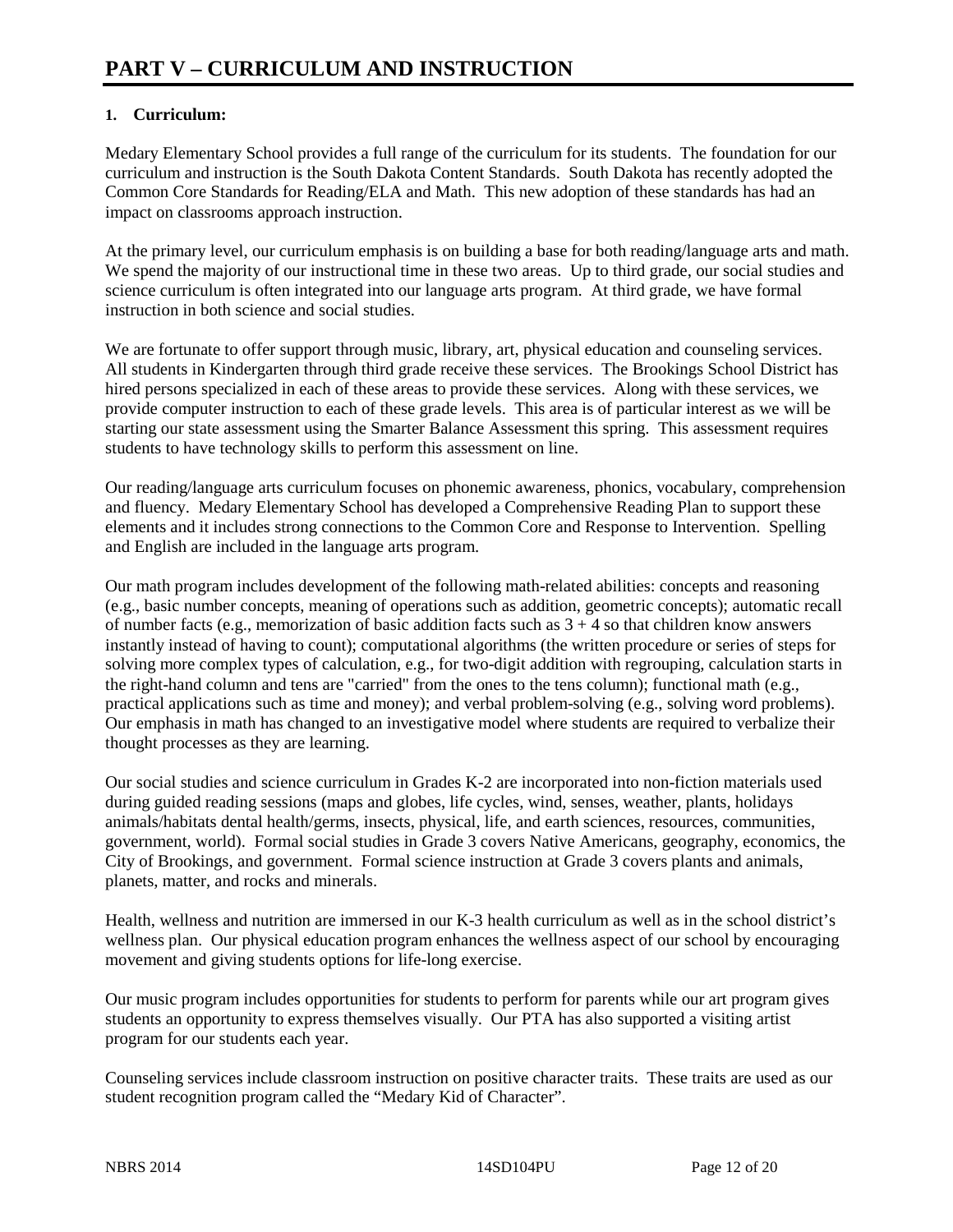Although foreign languages exposure is important for our students, our district does not have the money to support a language program. Our PTA has worked to offer students before-school language programs in French, German, and Spanish. We have had a large number of students who have participated in this program.

# **2. Reading/English:**

2a) The Medary Elementary School reading curriculum is founded on the critical areas of effective reading instruction, the components of a comprehensive literacy framework, and a classroom/intervention schedule. Our reading curriculum isn't founded on a particular curriculum, but any formal reading series could fit our curriculum process.

The five critical areas of effective reading instruction found in the Medary Elementary School reading program include phonemic awareness, phonics , vocabulary, comprehension, and fluency

The components of Medary Elementary School's comprehensive literacy framework include assessment, differentiated instruction, collaboration and professional development. The purpose of assessment is identify student reading and writing strengths and needs, to inform instruction, and monitor progress. This includes a universal screening, formative and diagnostic assessments, and progress monitoring. Differentiated instruction is designed to meet the reading and writing needs of all students by adjusting instruction in a variety of settings. Medary utilizes a three tiered delivery model. The first tier of this model consists of whole group instruction, small group instruction and individual instruction. The second tier is strategic intervention instruction in small groups and the third tier is intensive intervention instruction where there are individual lessons in a one-on-one or 1:2 setting. Collaboration is designed to help professionals make decisions about student instruction based on student data. Teachers, working together, are perhaps the most powerful force when it comes to developing reading strategies and approaches. The Medary Elementary School reading plan recognizes this fact and stresses opportunities for teachers to work within their grade level, school-wide, and sometimes in other arrangements.

Medary Elementary has also developed a classroom intervention schedule which includes the following elements:

- 90 minute reading blocks
- RtI Intervention Time (Minimum of 30 minutes/4 times a week) for all levels
- Title I and Special Education Interventions

Medary Elementary School has shown success in the area of reading as 93% of our third grade students were proficient or advanced as measured by the Dakota STEP Assessment and 93% if our outgoing third graders in May of 2013 were at benchmark as measured by the DIBELS assessment.

## **3. Mathematics:**

Medary Elementary School has embraced the Common Core standards in their implementation of the math curriculum. While this has been a huge departure from the processes used to teach math in the past, these revised teaching strategies help students to become much more adept at explaining their learning. By using this process, proficient math students can:

- explain to themselves the meaning of a problem and looking for entry points to its solution
- analyze givens, constraints, relationships, and goals
- make conjectures about the form and meaning of the solution and plan a solution pathway rather than simply jumping into a solution attempt
- consider analogous problems, and try special cases and simpler forms of the original problem in order to gain insight into its solution
- monitor and evaluate their progress and change course if necessary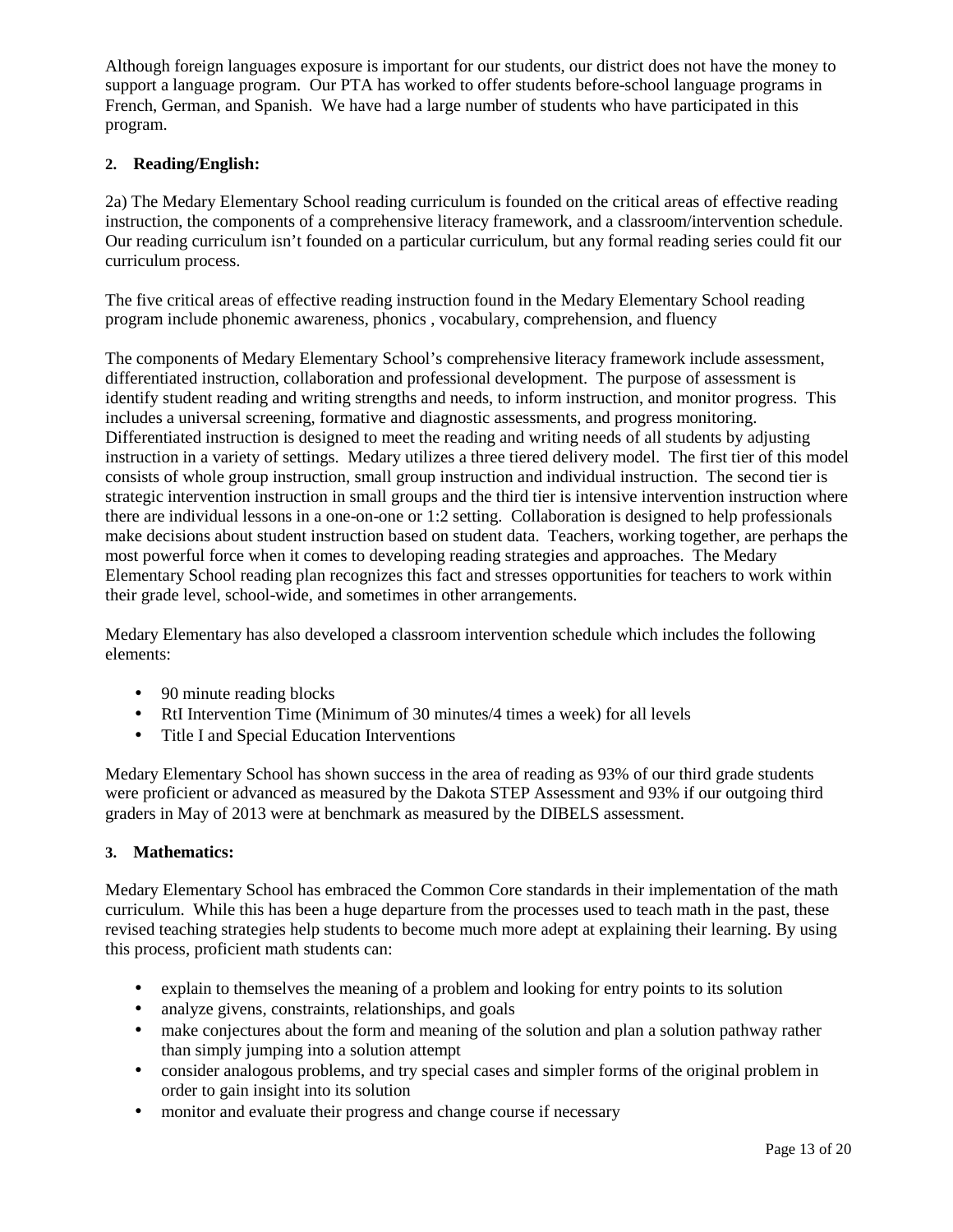- explain correspondences between equations, verbal descriptions, tables, and graphs or draw diagrams of important features and relationships, graph data, and search for regularity or trends
- check their answers to problems using a different method, and they continually ask themselves, "Does this make sense?"
- understand the approaches of others to solving complex problems and identify correspondences between different approaches.

As we progress through the transition, we have had growth opportunities for students, parents, and teachers. This methodology was adopted because for some of the first times, students are more interested In the processes used to solve problems than just getting the answers. Also, this process allows students to talk about their thinking as they solved the mathematical problem. Students learn from each other and there is more than one way to solve a problem.

At the third grade level, students are arranged in differentiated groups. Students are held accountable for their learning within these groups. Students with special needs are also given extra support as described in their IEP.

## **4. Additional Curriculum Area:**

At Medary Elementary School we stridently pursue our mission statement of working together as a staff on our district goals, to educate our students to the highest level possible and to develop each of our students into life- long learners by integrating our encore subject learning with regular classroom curriculum. Whether its kindergarten math, second grade reading or physical education we strive to connect each curriculum with genuine experiences to meet the needs of our students.

Many parents, and some educators, tend to look at physical education as a time just to run and play games. However, there is much more skill and content embedded into our curriculum that fits throughout our entire K-3 curriculum areas. In our physical education lessons we incorporate geometry, problem solving, informational reading, arithmetic and conceptual math, physical and biological science, and fine motorand gross motor skill development. For example, as a class routine, each day our students count by multiples when they stretch, individually read and are accountable for their warm-up routine from a bulletin board on the wall, and learn their physical anatomy through scheduled science mini-lessons. Students develop both fine and gross motor skills and knowledge in lessons as they write, solve puzzles, learn to tie shoes, learn ball-handling skills with hands, feet, and body, skip, hop, jump, gallop, and run.

Like many schools, all encore classes, not just physical education, have the opportunity to work with every student and staff member in our building. Uniquely though, the encore teachers at Medary Elementary School regularly collaborate and formally plan to incorporate subject area curriculum skills and content from every grade level to help provide a comprehensive educational experience. With these efforts, we hope students will connect the skills and curriculum previously taught in the classroom with different and genuine learning experiences in their encore classes thus enriching their educational experience at our school.

#### **5. Instructional Methods:**

Medary Elementary School serves a school population with a very diverse set of student needs. While there are more rigidly defined modifications for students in the IEP or 504 processes, there are other modifications and methodology changes that take place in a less formal fashion.

The majority of the instruction that takes place at Medary Elementary School is through whole group instruction in a classroom setting. One of the most common changes in this methodology is when paraprofessionals assist individuals or small groups of students once whole group instruction is completed. It is also very common for classroom teachers to assist smaller groups of students once large group instruction is given. Teachers also work with students on a one-to-one ratio when it is necessary for support.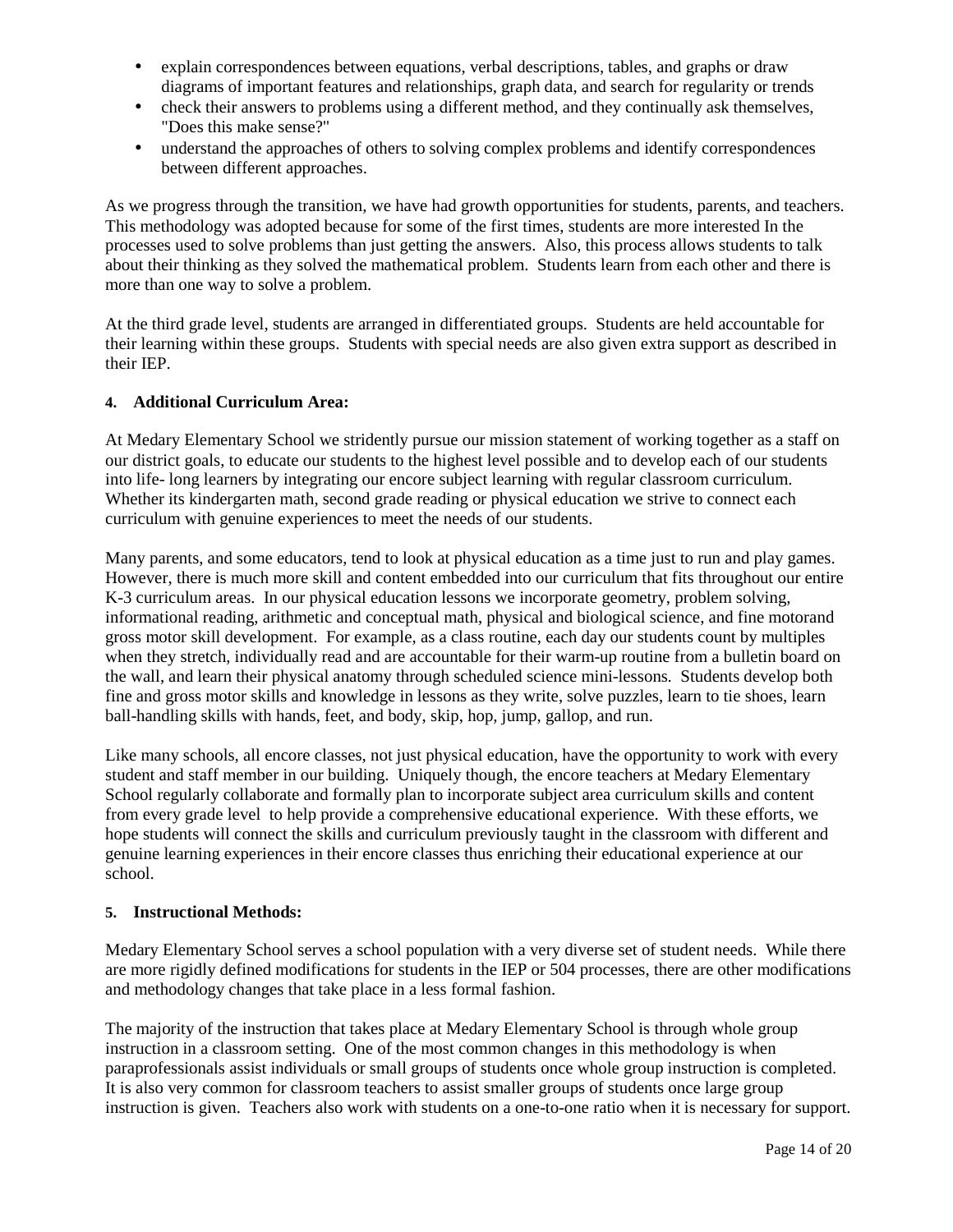We have placed technology in each learning environment. Smart Boards can be found in each area. It is very common for this technology to be used as an instructional tool, including online video support and interactive large group activities. We have reduced the amount of pencil and paper activities in every environment. Our school also utilizes a mobile computer lab and an iPad lab to assist in the learning process. As we look forward to testing using the Smarter Balance Assessment, we are finding ways for students to use these forms of technology when completing their work. We have also modified environments for students with disabilities through the use of computers. At least one of our classrooms is also using an enhanced speaker system to help a hearing impaired student.

In reading, we also break students into learning groups for Response to Intervention. All students, regardless of level of performance, receive extra support for at least a half hour per day for four days a week.

At the third grade level, we differentiate our math groups by the needs of the students. All students are accountable for the same curriculum, but the pace by which students progress through the materials is modified. This is done for all performance levels in the grade level.

## **6. Professional Development:**

Professional development takes on many different faces at Medary Elementary School. Initially, we think about professional development as going outside our environment to learn about something or support a current practice.

During the 2012-2013 school term, our school was selected to be part of training group through the University of Nebraska at Lincoln. One of our school goals was to work with RtI and improve our reading levels. This opportunity was called "Project Readers". We spent the whole year working on scientifically based reading interventions, including being coached by an outside group. Our whole school embraced this process and our reading gains were phenomenal.

Each year, our building is granted a dollar amount for staff to attend workshops outside of the school setting. The only requirement for the use of this money is that these activities be supported by our goals listed in our school improvement plan. Staff persons are also required to share what they learned at these workshops with the rest of the teaching staff.

However, our most meaningful professional development takes place within our school walls. Most of the uniform professional development for Medary Elementary School is planned at the district level. Our major emphasis over the past two years has been training in and application of the Common Core standards and also with the Danielson Framework for teacher effectiveness. We have had outside consultants and we have also done book talks and internal group discussions. We have found that the most dynamic professional development takes place when teachers have the opportunity to work within their grade levels/departments to reflect on their teaching, curriculum, and student learning. Every Wednesday, our school dismisses an hour early for staff to plan school improvement activities. In fact, this planning opportunity is called School Improvement Planning Time. While only an hour and a half per week, this time has been extremely valuable in the process of professional development.

In order for professional development to have the structure that is necessary and still allow for a variety of processes, we make sure that all professional activities can support the goals of our building's school improvement plan.

## **7. School Leadership**

School leadership at Medary Elementary is not one person. While there is a school principal who leads the school, many staff persons are engaged in the leadership activities of the school. The school is served by a Principal's Advisory Committee, a group that is represented by all grade levels or departments. This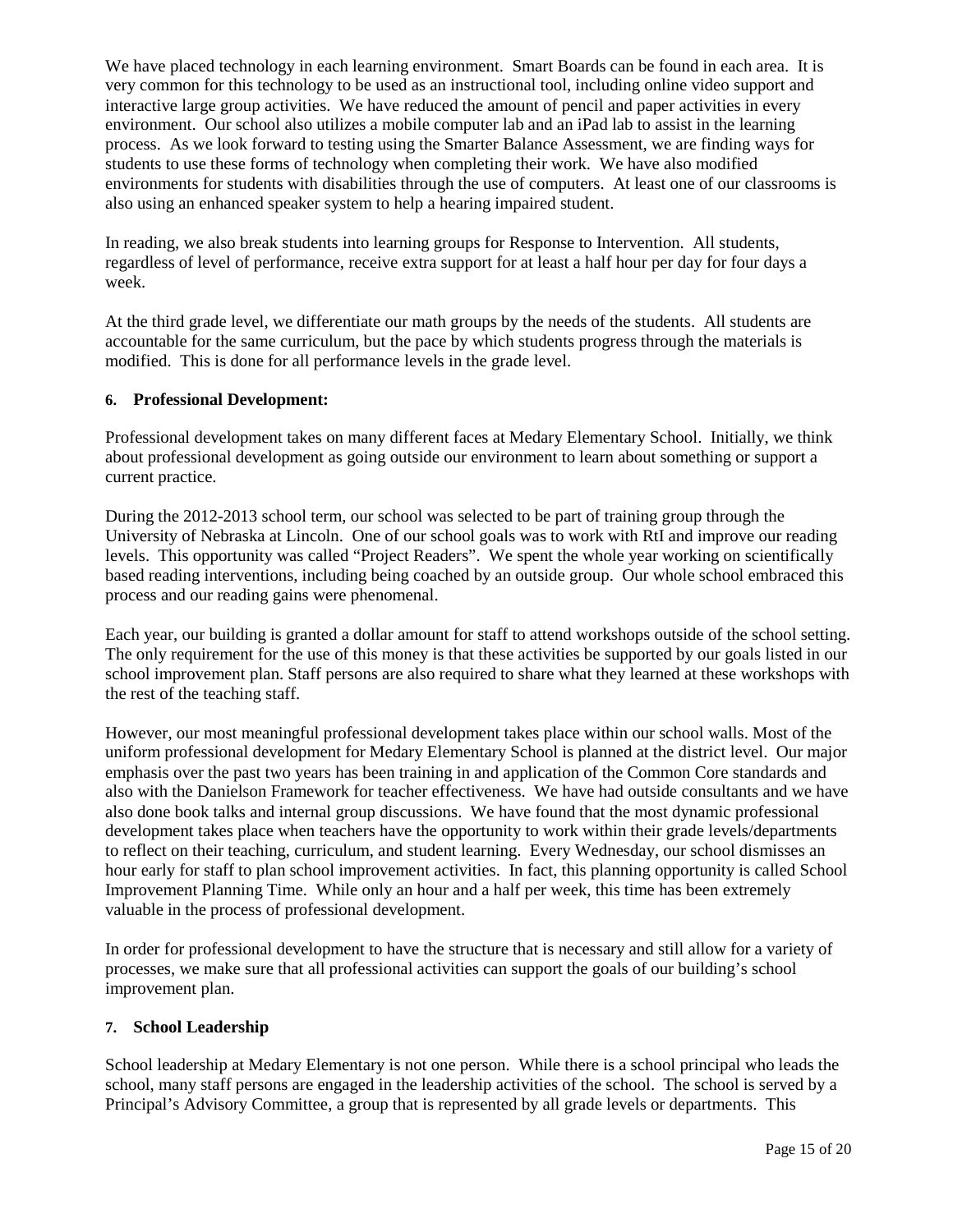committee meets with and discusses key opportunities and issues with the school administrator and the team plots out a plan of action or support. Decisions for students take place within this group.

The basic foundation of our school, the Medary School Improvement Plan, is designed, written and reviewed by a team. This team includes school leaders and also parent/community members. Very few decisions need to be made by the school principal in isolation. Within this plan are the goals for the school. Because all elements of the school have a voice in the goal setting process and the activities to be used to meet these goals, there is more buy-in to the process. School improvement at Medary Elementary is not a top-down process and neither is leadership.

Medary Elementary School leaders are involved in many different district processes. Teachers can volunteer to serve on district committees of their choosing. They become the voice for our school at the district level. The building principal encourages all staff to become leaders in this capacity.

The building administrator encourages and supports the staff at Medary Elementary to become leaders for children. By uplifting them in their instructional journeys, he makes sure that they have the tools necessary to make choices that are positive for children. He is also a model for the teachers to follow when dealing with curriculum. He does not pretend to have all of the answers, but is willing to do whatever is necessary to make sure that the teacher's leadership in the classroom is able to reach its full potential.

In some ways, the students at Medary Elementary School are also empowered to become leaders in the school. The children have a voice in our school and they are encouraged to become positive role models for the others around them. By recognizing our students based on different character traits each month, we reinforce the positive leadership impact they have on other children.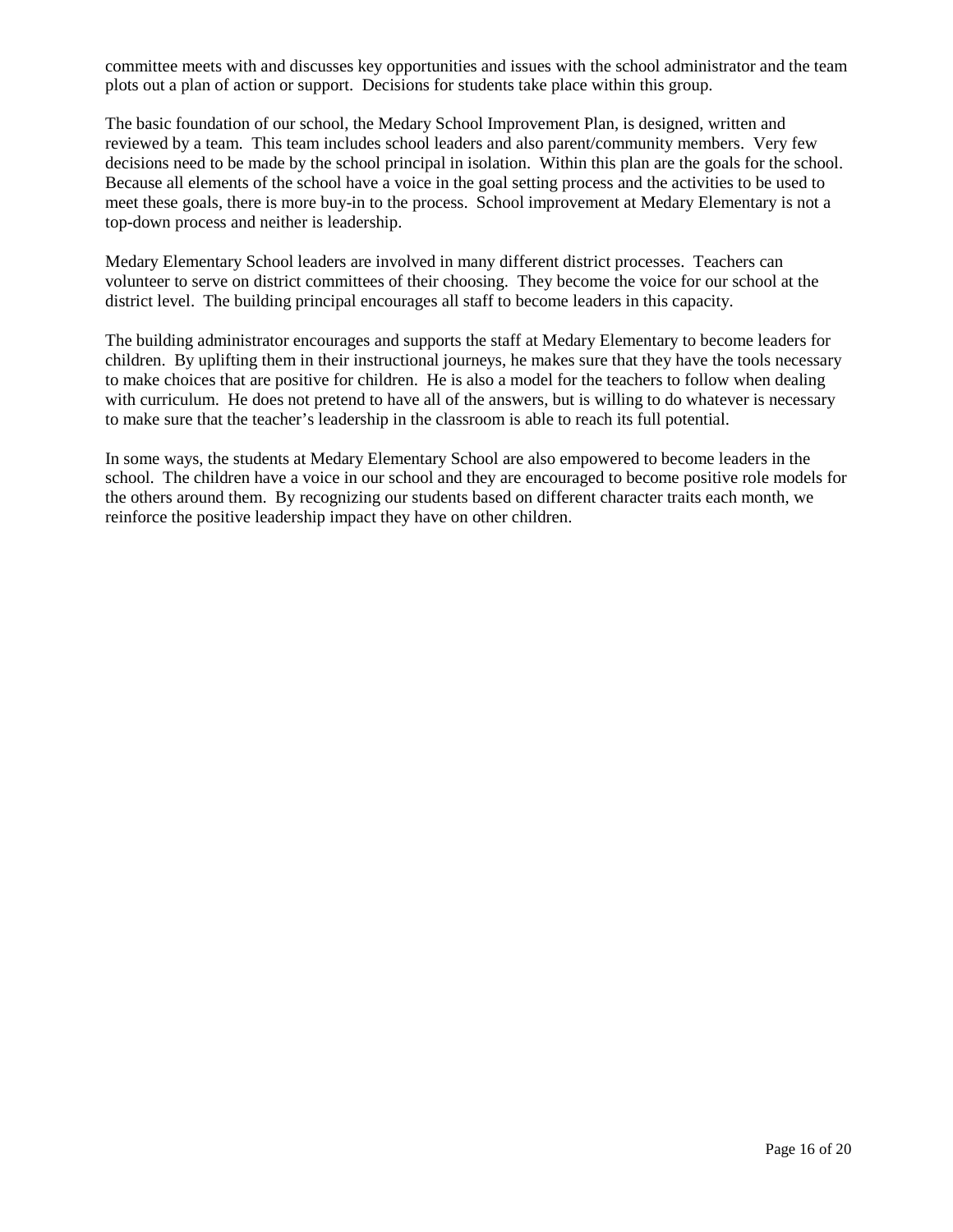# **STATE CRITERION--REFERENCED TESTS**

**Subject:** <u>Math</u><br> **All Students Tested/Grade:** <u>3</u> **Test: Dakota STEP**<br> **Edition/Publication** Publisher: Pearson

**All Students Tested/Grade:** 3 **Edition/Publication Year:** 2013

| School Year                      | 2012-2013      | 2011-2012      | 2010-2011       | 2009-2010      | 2008-2009    |
|----------------------------------|----------------|----------------|-----------------|----------------|--------------|
| Testing month                    | Apr            | Apr            | Apr             | Apr            | Apr          |
| <b>SCHOOL SCORES*</b>            |                |                |                 |                |              |
| % Proficient plus % Advanced     | 89             | 85             | 88              | 86             | 94           |
| % Advanced                       | 31             | 34             | $\overline{34}$ | 40             | 38           |
| Number of students tested        | 121            | 130            | 119             | 93             | 88           |
| Percent of total students tested | 100            | 100            | 100             | 100            | 100          |
| Number of students tested with   | $\mathbf{1}$   | $\overline{2}$ | $\overline{0}$  | $\overline{0}$ | $\mathbf{1}$ |
| alternative assessment           |                |                |                 |                |              |
| % of students tested with        | $\overline{0}$ | $\overline{0}$ | $\overline{0}$  | $\theta$       |              |
| alternative assessment           |                |                |                 |                |              |
| <b>SUBGROUP SCORES</b>           |                |                |                 |                |              |
| 1. Free and Reduced-Price        |                |                |                 |                |              |
| Meals/Socio-Economic/            |                |                |                 |                |              |
| <b>Disadvantaged Students</b>    |                |                |                 |                |              |
| % Proficient plus % Advanced     | 83             | 72             | 84              | 82             | 93           |
| % Advanced                       | 17             | 19             | 17              | 27             | 25           |
| Number of students tested        | 35             | 32             | 36              | 22             | 24           |
| 2. Students receiving Special    |                |                |                 |                |              |
| <b>Education</b>                 |                |                |                 |                |              |
| % Proficient plus % Advanced     | 53             | 50             | 61              |                |              |
| % Advanced                       | 20             | 14             | 15              |                |              |
| Number of students tested        | 16             | 14             | 13              |                |              |
| 3. English Language Learner      |                |                |                 |                |              |
| <b>Students</b>                  |                |                |                 |                |              |
| % Proficient plus % Advanced     |                |                |                 |                |              |
| % Advanced                       |                |                |                 |                |              |
| Number of students tested        |                |                |                 |                |              |
| 4. Hispanic or Latino            |                |                |                 |                |              |
| <b>Students</b>                  |                |                |                 |                |              |
| % Proficient plus % Advanced     |                |                |                 |                |              |
| % Advanced                       |                |                |                 |                |              |
| Number of students tested        |                |                |                 |                |              |
| 5. African-American              |                |                |                 |                |              |
| <b>Students</b>                  |                |                |                 |                |              |
| % Proficient plus % Advanced     |                |                |                 |                |              |
| % Advanced                       |                |                |                 |                |              |
| Number of students tested        |                |                |                 |                |              |
| <b>6. Asian Students</b>         |                |                |                 |                |              |
| % Proficient plus % Advanced     |                |                |                 |                |              |
| % Advanced                       |                |                |                 |                |              |
| Number of students tested        |                |                |                 |                |              |
| 7. American Indian or            |                |                |                 |                |              |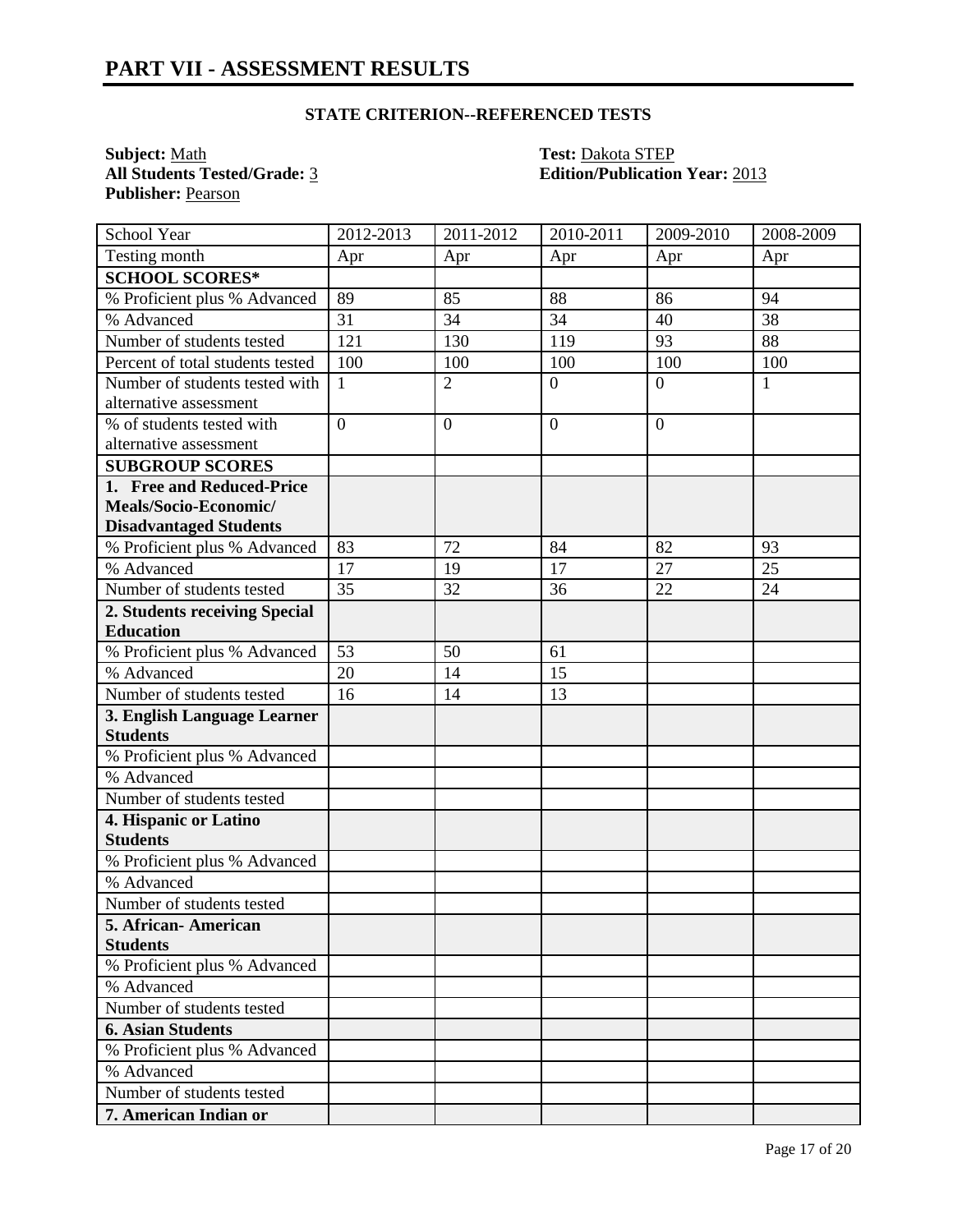| <b>Alaska Native Students</b>    |     |     |     |    |    |
|----------------------------------|-----|-----|-----|----|----|
| % Proficient plus % Advanced     |     |     |     |    |    |
| % Advanced                       |     |     |     |    |    |
| Number of students tested        |     |     |     |    |    |
| 8. Native Hawaiian or other      |     |     |     |    |    |
| <b>Pacific Islander Students</b> |     |     |     |    |    |
| % Proficient plus % Advanced     |     |     |     |    |    |
| % Advanced                       |     |     |     |    |    |
| Number of students tested        |     |     |     |    |    |
| 9. White Students                |     |     |     |    |    |
| % Proficient plus % Advanced     | 90  | 84  | 89  | 85 | 93 |
| % Advanced                       | 58  | 36  | 32  | 40 | 39 |
| Number of students tested        | 106 | 114 | 106 | 85 | 84 |
| 10. Two or More Races            |     |     |     |    |    |
| identified Students              |     |     |     |    |    |
| % Proficient plus % Advanced     |     |     |     |    |    |
| % Advanced                       |     |     |     |    |    |
| Number of students tested        |     |     |     |    |    |
| 11. Other 1: Other 1             |     |     |     |    |    |
| % Proficient plus % Advanced     |     |     |     |    |    |
| % Advanced                       |     |     |     |    |    |
| Number of students tested        |     |     |     |    |    |
| 12. Other 2: Other 2             |     |     |     |    |    |
| % Proficient plus % Advanced     |     |     |     |    |    |
| % Advanced                       |     |     |     |    |    |
| Number of students tested        |     |     |     |    |    |
| 13. Other 3: Other 3             |     |     |     |    |    |
| % Proficient plus % Advanced     |     |     |     |    |    |
| % Advanced                       |     |     |     |    |    |
| Number of students tested        |     |     |     |    |    |

**NOTES:** The special education subgroup did not have the 10% necessary for the 2008-2009 and the 2009- 2010 school years.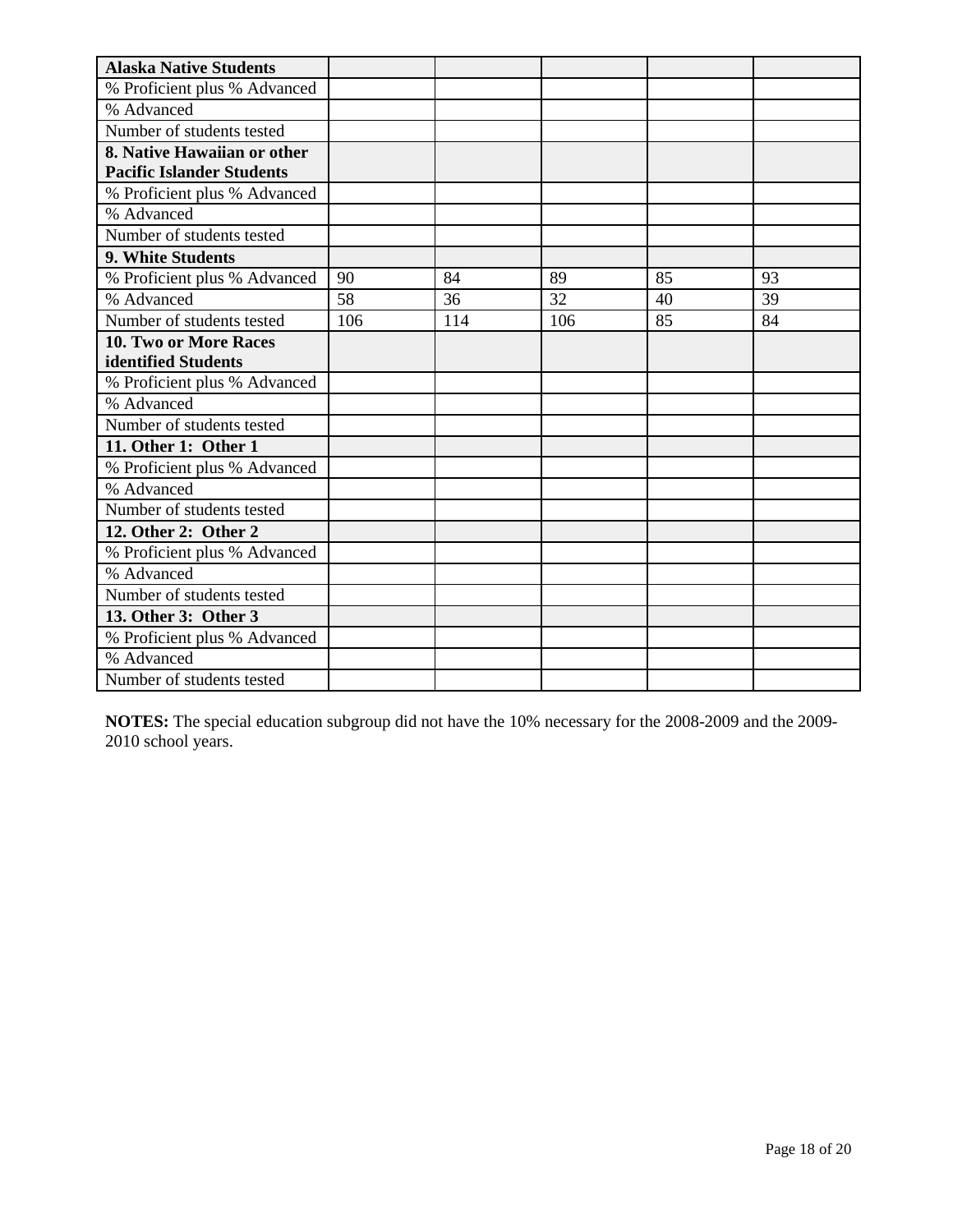# **STATE CRITERION--REFERENCED TESTS**

**Subject:** <u>Reading/ELA</u> **Test:** <u>Dakota STEP</u><br> **All Students Tested/Grade:** <u>3</u> **Calcular Edition/Publication Publisher:** Pearson

# **Edition/Publication Year: 2013**

| School Year                      | 2012-2013       | $2011 - 2012$  | 2010-2011      | 2009-2010      | 2008-2009      |
|----------------------------------|-----------------|----------------|----------------|----------------|----------------|
| Testing month                    | Apr             | Apr            | Apr            | Apr            | Apr            |
| <b>SCHOOL SCORES*</b>            |                 |                |                |                |                |
| % Proficient plus % Advanced     | 93              | 87             | 90             | 88             | 95             |
| % Advanced                       | 49              | 49             | 41             | 53             | 61             |
| Number of students tested        | 121             | 130            | 119            | 93             | 87             |
| Percent of total students tested | 100             | 100            | 100            | 100            | 100            |
| Number of students tested with   | 1               | $\overline{2}$ | $\mathbf{0}$   | $\overline{0}$ | 1              |
| alternative assessment           |                 |                |                |                |                |
| % of students tested with        | $\overline{0}$  | $\overline{0}$ | $\overline{0}$ | $\overline{0}$ | $\overline{0}$ |
| alternative assessment           |                 |                |                |                |                |
| <b>SUBGROUP SCORES</b>           |                 |                |                |                |                |
| 1. Free and Reduced-Price        |                 |                |                |                |                |
| Meals/Socio-Economic/            |                 |                |                |                |                |
| <b>Disadvantaged Students</b>    |                 |                |                |                |                |
| % Proficient plus % Advanced     | 88              | 79             | 83             | 86             | 100            |
| % Advanced                       | 34              | 38             | 19             | 27             | 50             |
| Number of students tested        | 35              | 32             | 36             | 22             | 24             |
| 2. Students receiving Special    |                 |                |                |                |                |
| <b>Education</b>                 |                 |                |                |                |                |
| % Proficient plus % Advanced     | 74              | 50             | 69             |                |                |
| % Advanced                       | $\overline{27}$ | 29             | 23             |                |                |
| Number of students tested        | 16              | 14             | 13             |                |                |
| 3. English Language Learner      |                 |                |                |                |                |
| <b>Students</b>                  |                 |                |                |                |                |
| % Proficient plus % Advanced     |                 |                |                |                |                |
| % Advanced                       |                 |                |                |                |                |
| Number of students tested        |                 |                |                |                |                |
| 4. Hispanic or Latino            |                 |                |                |                |                |
| <b>Students</b>                  |                 |                |                |                |                |
| % Proficient plus % Advanced     |                 |                |                |                |                |
| % Advanced                       |                 |                |                |                |                |
| Number of students tested        |                 |                |                |                |                |
| 5. African- American             |                 |                |                |                |                |
| <b>Students</b>                  |                 |                |                |                |                |
| % Proficient plus % Advanced     |                 |                |                |                |                |
| % Advanced                       |                 |                |                |                |                |
| Number of students tested        |                 |                |                |                |                |
| <b>6. Asian Students</b>         |                 |                |                |                |                |
| % Proficient plus % Advanced     |                 |                |                |                |                |
| % Advanced                       |                 |                |                |                |                |
| Number of students tested        |                 |                |                |                |                |
| 7. American Indian or            |                 |                |                |                |                |
| <b>Alaska Native Students</b>    |                 |                |                |                |                |
| % Proficient plus % Advanced     |                 |                |                |                |                |
| % Advanced                       |                 |                |                |                |                |